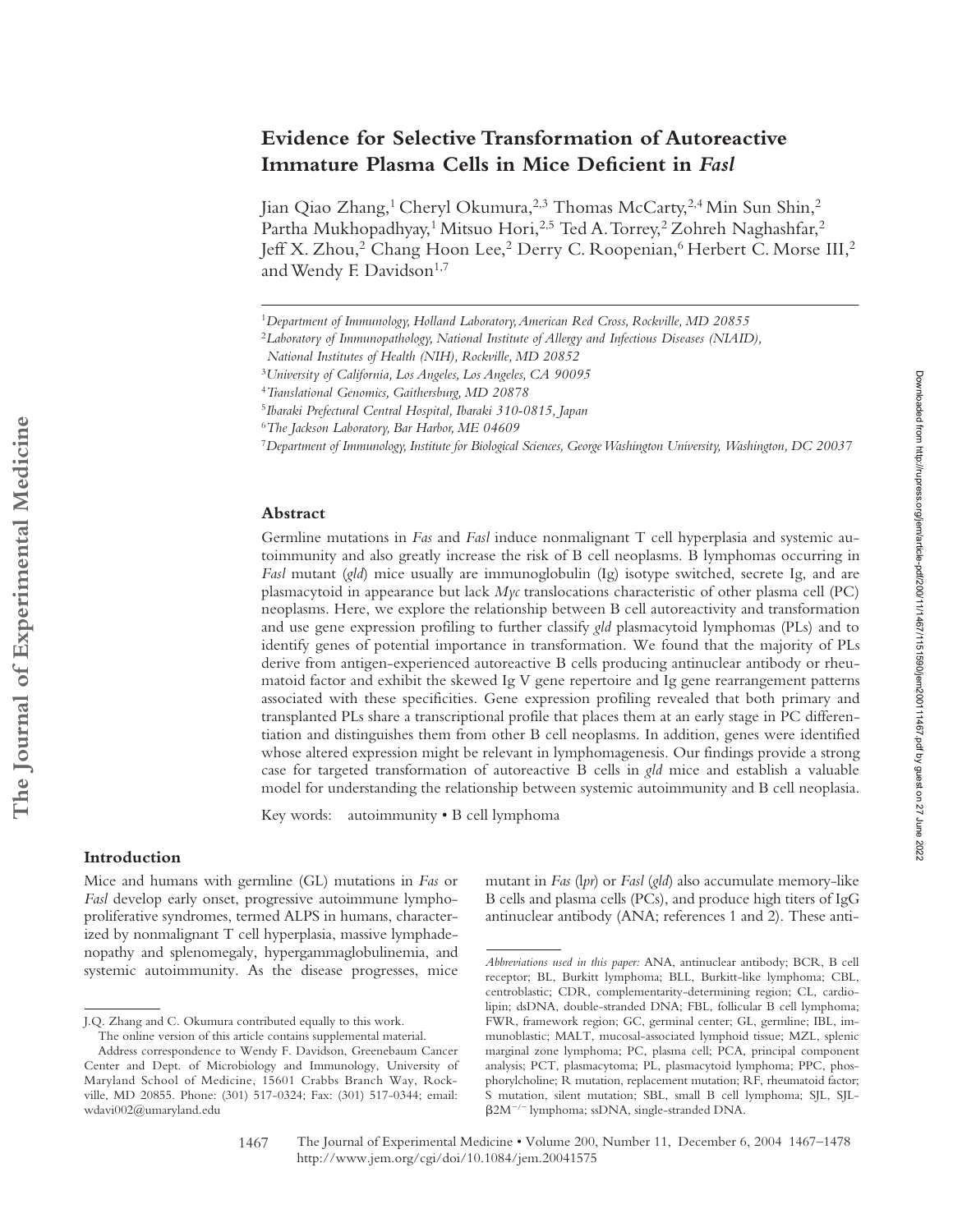bodies include specificities for double-stranded DNA (ds-DNA) and histones and, in large part, are encoded by a restricted set of IgH and IgL genes with members of the VH J558 and 7183 families as a prominent feature (3).  $V<sub>L</sub>$  gene use by antibodies specific for DNA–histone complexes, although also restricted, is more diverse than  $V_H$  use and involves members of at least 10  $V_{\kappa}$  gene groups (3). In spite of this biased repertoire, the autoimmune responses to nuclear antigen by *lpr*/*gld* and other autoimmune mice resemble normal, secondary antibody responses to foreign antigen, and affinity maturation of the autoimmune ANA responses appears to be the result of antigen drive (4, 5). Thus, within the B cell compartment of *lpr* and *gld* mice, there is evidence for loss of tolerance to and chronic stimulation by DNA– histone complexes.

GL mutations in *Fas/Fasl* also greatly increase the risk of B cell neoplasia in humans and mice. B cell lymphomas in autoimmune lymphoproliferative syndrome patients are predominantly follicular and phenotypically diverse (6). In mice, lymphomas develop between 6 and 12 mo of age, and tumor incidence is strain related. By 1 yr of age,  ${\sim}30\%$ of C3H-*gld* and 60% of BALB-*gld* mice have monoclonal outgrowths of B cells in the spleen and LN that metastasize to nonlymphoid organs (2). These tumors can be passaged to purity in immunodeficient *scid* mice and are lethal for their hosts (2). The *scid*-passaged *lpr* and *gld* B cell lymphomas are predominantly plasmacytoid in morphology, are K<sup>dull+</sup> CD23<sup>-</sup> CD21<sup>-</sup> Mac-1<sup>+</sup>, have undergone Ig isotype switching, and spontaneously secrete Ig (2), suggesting that they derive from antigen-experienced, possibly germinal center (GC)-selected B cells.

Lymphomagenesis is a multistep process involving both genetic and environmental factors. There is mounting evidence that chronic antigen stimulation might be an important environmental factor. In support of this, there are reports that within the Ig  $V_H$  and  $V_L$  genes of many B cell tumors and clonal progeny of nontransformed cells there is a counterselection for replacement mutations (R mutations) in the framework regions (FWRs) of the B cell receptor (BCR) and generally higher ratios of R versus silent mutations (S mutations) in the complementarity-determining regions (CDRs; references 7–11). The persistence of these mutational patterns in the face of ongoing somatic mutation suggests that there is strong selective pressure to preserve the structural integrity of the BCR. Moreover, analyses of intraclonal variation in human follicular lymphomas revealed genealogic relations between subclones, indicative of antigen-driven clonal evolution (12, 13). Other compelling evidence that chronic antigen stimulation might be a factor in B cell lymphomagenesis comes from studies of mucosal-associated lymphoid tissue (MALT) B cell lymphomas. These tumors are thought to derive from marginal zone B cells and develop at sites of chronic inflammation caused by autoimmune disease or infection (14–19). As examples, patients with Sjögren's syndrome or Hashimoto's thyroiditis have an increased risk of developing MALT lymphomas of the salivary and thyroid glands, respectively (15–17). Notably, in both patient populations, MALT lym-

phomas have been reported that produce rheumatoid factor (RF) and exhibit nonrandom use of IgV $_H$  and V<sub>L</sub> genes, suggesting that autoreactive B cells chronically stimulated by nominal self-antigen might be selectively targeted for transformation (14, 17, 18). Of interest, C57BL/6-*lpr* mice deficient in all T lineage cells also develop B lymphomas that produce RF (20).

The goals of this study were twofold. First, we sought to determine whether B cell transformation in *gld* mice is a random event or is skewed toward chronically stimulated, autoreactive B cells. Second, we undertook gene expression profiling using oligonucleotide-based microarrays to determine whether the *gld* plasmacytoid tumors exhibit a transcriptional profile that might be useful for diagnosis and relevant to pathogenesis.

### **Materials and Methods**

*Mice.* BALB/c-*gld/gld* (BALB-*gld*) mice were bred and maintained in the Holland Laboratory vivarium. C.B-17-*scid/scid* (*scid*) mice were purchased from Taconic. SJL/J mice with a null mutation of the  $\beta$ -2 microglobulin gene [SJL/J- $\beta$ 2M<sup>-/-</sup>/Dcr (N11)] were bred and raised at The Jackson Laboratory. Animal research protocols were approved by the American Red Cross Institutional and Animal Care Use Committee.

*Tumors.* Early passage number (P1 or P2) plasmacytoid lymphomas (PLs), including 13 BALB-*gld* and 6 C3H-*gld*, were transplanted i.p. into 4–6-wk-old *scid* mice. Sera, spleens, and mesenteric LNs were harvested from tumor-bearing mice. Single cell suspensions were made for FACS analysis and isolation of DNA and RNA. Southern hybridization analysis for IgH and IgL gene rearrangements was used to establish clonality (2). The proportion of tumor cells in spleen and LN samples was determined by FACS analysis (BD Biosciences). The majority of the tumor cell preparations contained  $>90\%$  CD19<sup>+</sup> B cells with high forward and side scatter. Primary tumor cells were obtained from four mice with advanced tumors and were enriched by MACS sorting (Miltenyi Biotec) of CD19<sup>+</sup> cells. These cells were predominantly CD23<sup>-</sup> CD21- Mac-1 with high forward and side scatter. Non-*gld* lymphomas used in array analyses were mostly from NFS.V<sup>+</sup> congenic mice (21), but included plasmacytoma (PCT) cell lines provided by M. Potter (National Cancer Institute, Bethesda, MD) and primary lymphomas of SJL/J- $\beta$ 2M<sup>-/-</sup> mice.

Cultures. Sorted CD19<sup>+</sup> CD23<sup>-</sup> tumor cells were cultured at 107/ml in supplemented RPMI medium for 48 h in the presence or absence of 25 µg/ml LPS (Sigma-Aldrich).

*ELISA for Ig Isotypes, ANA, Single-Stranded DNA (ssDNA), and RF.* Ig isotypes and ANA, anti-ssDNA, and RF titers in sera from tumor-bearing mice and tumor tissue culture supernatants were determined using a mouse Ig isotyping ELISA kit (BD Biosciences) and ANA, ssDNA, and RF ELISA kits (Alpha Diagnostic International). Antibodies to dsDNA were detected by ELISA as described previously (2). Nuclear staining was detected using a kit (Antibodies Inc.).

*Cloning and Characterization of Ig Genes.* Total RNA was isolated from tumor cells using TRIzol reagent (Invitrogen). Firststrand cDNA was generated using oligo (dT) or random primers and SuperScript (Invitrogen). PCR amplification of tumor  $V_H$  and  $V<sub>L</sub>$  genes was performed using a set of degenerate primers and conditions listed in Table S1 (see Online Supplemental Material section below). Selected PCR products were cloned using a TOPO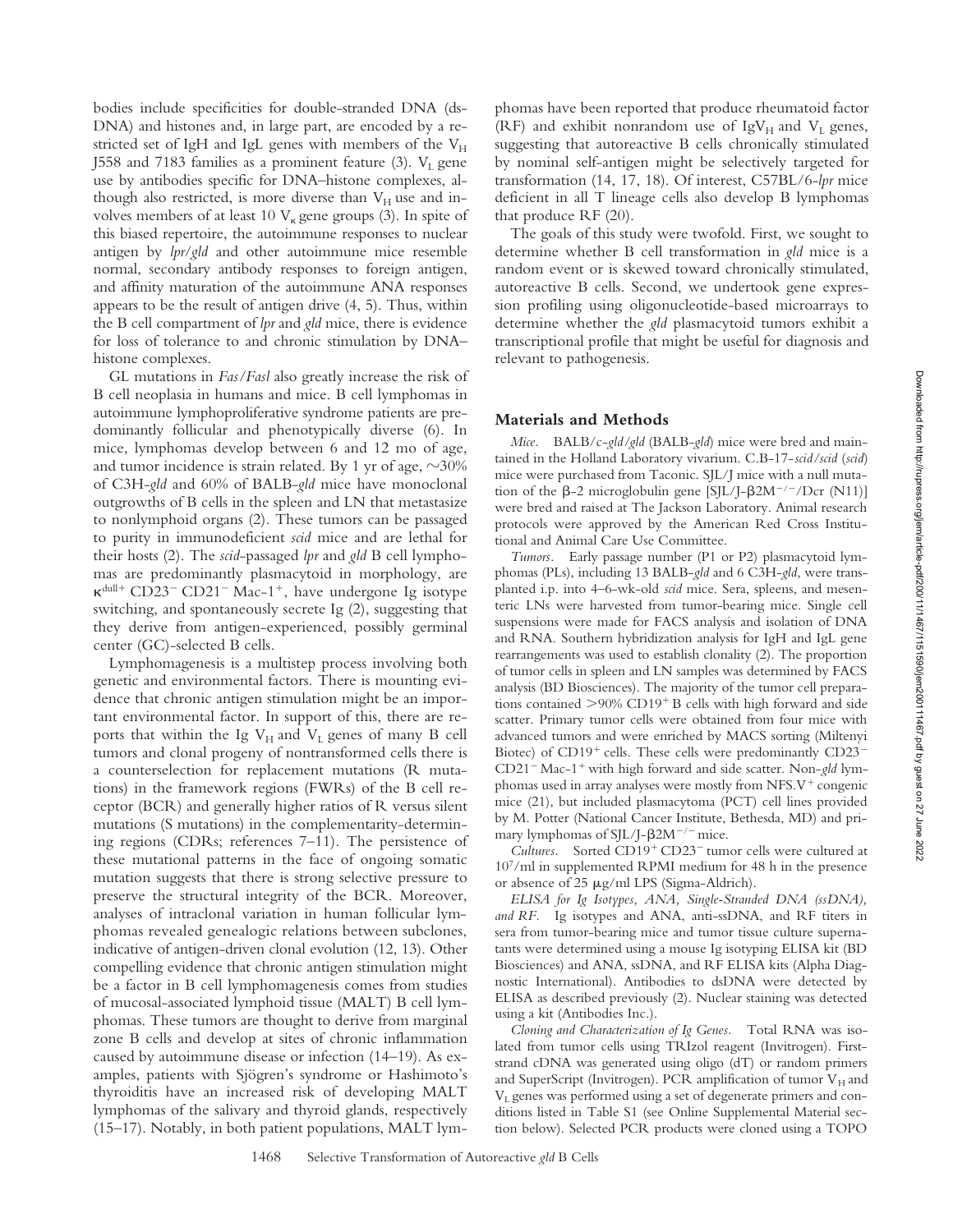TA cloning kit (Invitrogen). Multiple independent plasmid isolates for  $V_H$  and  $V_I$  were sequenced for each tumor. Ig gene sequences were searched for their closest GL sequence match against a DNA and protein database (http://www.ncbi.nlm.nih.gov/BLAST), a database for Ig genes (http://www.ncbi.nlm.nih.gov/igblast), and the Celera database. The probability that an excess of R mutations in CDR1 and CDR2 regions or a scarcity of R mutations in FWRs occurred by chance was calculated using a multinomial distribution model and a published program (http://www.stat.stanford. edu/immunoglobin; reference 22).

*Oligonucleotide Microarrays.* Microarray chips, printed by the Microarray Research Facility at NIAID (http://madb.niaid.nih.gov), comprised  $\sim 6,700$  mouse gene targets represented by 70-mer oligonucleotides purchased from Compugen. Total tumor cell RNA was extracted by the TRIzol protocol and further purified using the RNeasy column-based protocol (QIAGEN). A reference sample was created by extracting total RNA from 10 wellcharacterized hematopoietic cell lines and making a pool comprising equal amounts of RNA from each line (Table S2; see Online Supplemental Material section below). The labeling of cDNA, chip hybridization, and chip scanning were performed as described previously (23). The microarray data accession number is GSE1908.

*Microarray Data Analysis.* The microarray dataset was organized and analyzed using SAS software (SAS Institute). From a total of  $6,800$  genes,  $5,770$  genes had  $<30\%$  of missing values across all 134 samples. For these genes, the missing values were replaced with the overall mean of each individual gene, and this no-missing-value dataset was used in the subsequent principal component analysis (PCA). Student's *t* test and the nonparametric Kruskall-Wallis test were used to compare the expression levels of genes among different lymphoma groups. Hierarchical clustering (average linkage method) of selected significant genes against lymphoma samples was performed using a program available in the NIAID microarray database application (http://madb.niaid.nih.gov).

*Quantitative PCR.* Primers and conditions for quantitative PCR are given in Table S3 (see Online Supplemental Material section below).

*Online Supplemental Material.* The supplemental materials include the following: (a) primers and conditions for PCR amplification of  $V_H$  and  $V_I$  genes (Table S1); (b) cell lines used to generate the standard for microarrays (Table S2); (c) primers for quantitative PCR (Table S3); (d) translated amino acid sequences of  $V_H$  and  $V_L$  for *gld* tumors (Fig. S1); (e)  $V_H - D_H - J_H$  rearrangement of tumor VH CDR3 regions (Fig. S2); (f) hierarchical clustering of 415 genes that discriminate *gld* PL from other mouse lymphomas (Fig. S3); (g) the same data as shown in Fig. S3 with all genes identified (Fig. S4); (h) hierarchical clustering of gene expression data for 99 genes that distinguish *gld* PLs from other PC neoplasms (Fig. S5); and (i) the same data as shown in Fig. S5 with all genes identified (Fig. S6). Tables S1–S3 and Figs. S1–S6 are available at http://www.jem.org/cgi/content/full/jem.20041575/DC1.

#### **Results**

*Phenotype and Antibody Specificity of gld PLs.* PLs, 12 from BALB-*gld* and 6 from C3H-*gld* mice, were analyzed for sur-

**Table I.** *Isotypes and Nuclear Antigen Reactivity of Antibodies Secreted by gld Tumors*

| Tumor      | Isotype                                 | ssDNA     | dsDNA  | <b>ANA</b>  | Nuclear staining | $\rm RF$    | $\ensuremath{\textup{CL}}\xspace$ | <b>PPC</b> |
|------------|-----------------------------------------|-----------|--------|-------------|------------------|-------------|-----------------------------------|------------|
| BALB-gld   |                                         |           |        |             |                  |             |                                   |            |
| 208        | $IgG1$ , $Ig\kappa$                     | $-$ a     |        |             |                  | $+^{\rm b}$ |                                   |            |
| 329        | IgM, IgK                                |           |        | $+$         | $+$              | -           |                                   |            |
| 421        | IgM, IgK                                | $+$       |        |             |                  |             |                                   |            |
| 424        | Multiple <sup>c</sup> , Ig <sub>K</sub> |           | $^{+}$ | $^{+}$      | $^{+}$           |             | $^{+}$                            | $^{+}$     |
| 425        | IgG2a, IgK                              | $(+)^{d}$ |        |             | $(+)$            | $^{+}$      |                                   |            |
| 426        | IgA, Ig <sub>K</sub>                    | $^{+}$    |        | $^{+}$      | $^{+}$           | $(+)$       |                                   |            |
| 531        | IgM, IgK                                |           |        | $^{+}$      | $^{+}$           |             |                                   |            |
| 593        | IgG2a, IgK                              |           |        | $^{+}$      | $^{+}$           |             |                                   |            |
| 600        | IgG2a, IgG3, IgK                        |           |        | $^{+}$      | $^{+}$           |             |                                   |            |
| 2685       | IgG2a, IgK                              |           | $^{+}$ | $^{+}$      | $^{+}$           |             |                                   |            |
| 3294       | IgM, IgK                                |           |        | $^{+}$      | $^{+}$           |             |                                   |            |
| 8850       | $\mbox{ND}$                             | $^{+}$    |        | $\mbox{ND}$ |                  | $+$         | $\mbox{ND}$                       | ND         |
| $C3H$ -gld |                                         |           |        |             |                  |             |                                   |            |
| $205\,$    | IgG2a, IgK                              |           |        |             |                  | $(+)$       |                                   |            |
| 217        | IgG3, Ig $\kappa$                       | $(+)$     |        |             |                  |             |                                   |            |
| 221        | IgA, Ig <sub>K</sub>                    |           | $+$    | $^{+}$      | $^{+}$           |             |                                   |            |
| 223        | IgG3, IgK                               |           |        |             |                  |             |                                   |            |
| 355        | IgG2a, IgK                              |           |        |             |                  |             |                                   |            |

a-, no detectable reactivity.

<sup>b</sup>+, strongly reactive.

c Multiple, more than two Ig isotypes secreted.

 $d(+)$ , weakly reactive.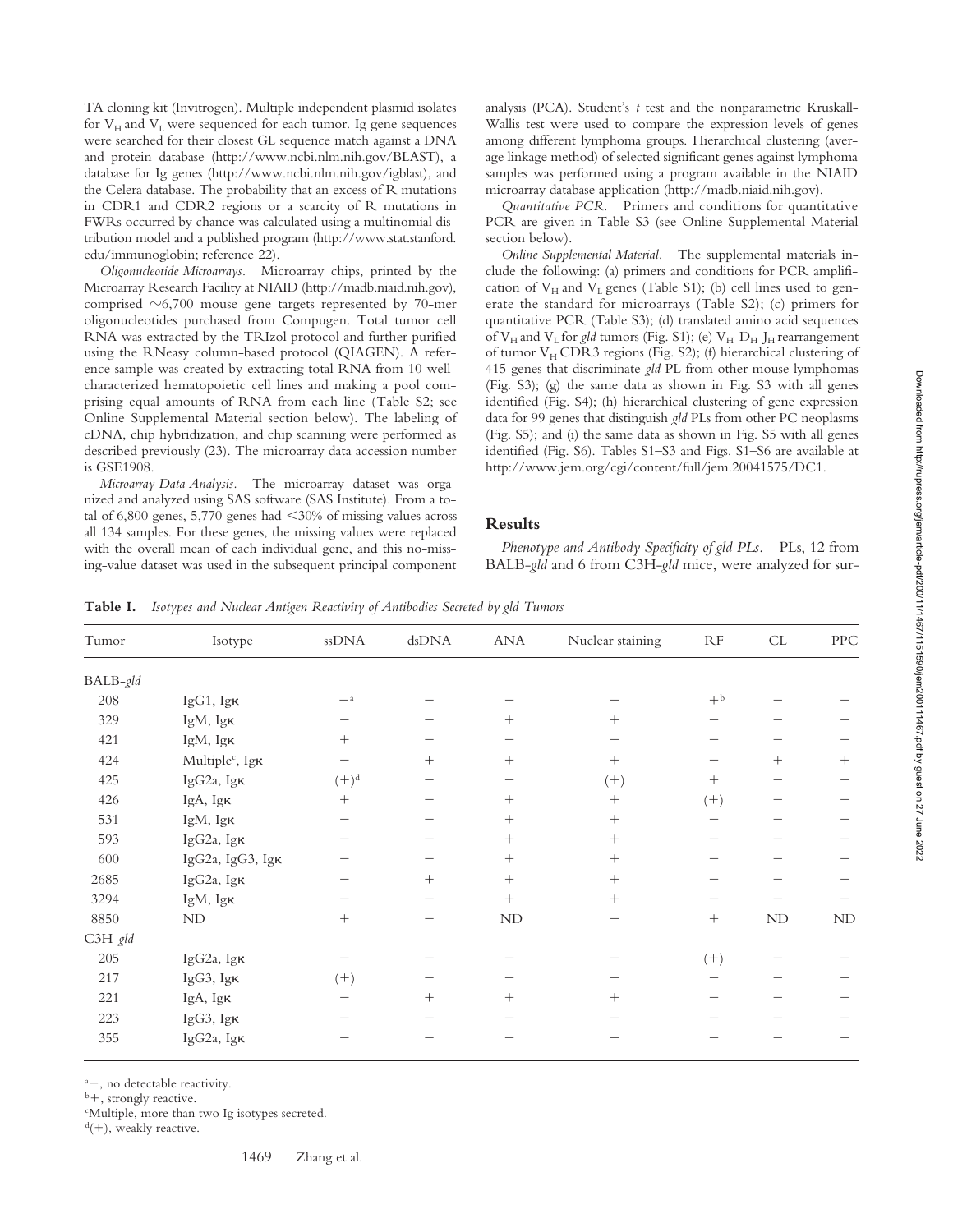face phenotype, Ig isotype, and Ig specificity. The panel included 14 previously characterized tumors (2) and 4 new BALB-*gld* tumors (593, 600, 2685, and 3294). One partially characterized BALB-*gld* tumor, 8850, also was included. Early *scid* passages (P1 or P2) of tumors were used to maximize the closeness of genotype and phenotype to the primary tumors. The majority of tumors was CD19<sup>+</sup> Mac-1<sup>dull</sup> Igk<sup>dull</sup> CD23<sup>-</sup> CD21<sup>-</sup> CD5<sup>dull</sup> or CD5<sup>-</sup>, a phenotype remarkably similar to that of the nontransformed B cells that selectively accumulate in old *lpr* and *gld* mice (2, 24, 25). The Ig isotype produced by the tumors was determined by testing sera from tumor-bearing *scid* mice and supernatants from cultures of sorted tumor cells. All 16 sera tested contained significantly elevated levels of Ig, and isotype switching had occurred in 11 (Table I). One tumor, 424, produced polyreactive antibodies of different isotypes that were reactive in ELISA assays for dsDNA, phosphorylcholine (PPC), and cardiolipin (CL). Tumor 600 consistently secreted both IgG2a and IgG3 in several *scid* passages (Table I). Ig was not detected in sera from control *scid* mice (not depicted). The sera also were assayed for ANA, RF, and antibodies to dsDNA, ssDNA, PPC, and CL. 9 of 16 (56%) sera tested positive for ANA by ELISA and for nuclear staining detected by immunohistochemistry (Table I). Within this group, Ig from tumor 426 also reacted strongly with ssDNA and was weakly positive for RF. Only antibodies from 221, 424, and 2685 reacted with dsDNA. antibodies from two ANA- tumors, 217 and 421, also reacted with ssDNA. Although negative for ANA activity by ELISA, antibodies from 425 showed weak reactivity with nuclei, weak reactivity with ssDNA, and had high titers of RF. Tumor 8850 produced high titers of RF and anti-ssDNA antibodies, and tumors 205 and 208 produced RF only. Cross-reactivity between RF and ssDNA has been reported previously (26). With the exception of 424, no tumors produced antibodies reactive with PPC or CL. In all, 15 of 17 Ig-secreting tumors produced RF and/or antibodies reactive with nuclear antigens. 4 of 17 tumors produced antibodies that appeared to be polyreactive. Results obtained with tumor culture supernatants conformed to those from sera of *scid* mice bearing the same tumor (not depicted).

*Selected Use of the V<sub>H</sub> J558 Family and Individual Subfamily Members in gld Tumors.* To determine the Ig gene repertoire of the tumors, we sequenced the  $V_H$  and  $V_L$  genes us-

| Tumor       | Heavy chain variable region |        |                |             |                                          |         | Light chain variable region |        |                       |                     |                |
|-------------|-----------------------------|--------|----------------|-------------|------------------------------------------|---------|-----------------------------|--------|-----------------------|---------------------|----------------|
|             | DNA <sup>a</sup>            | $AA^a$ | $GL^b$         | $V_H{}^c$   | $D_H^d$                                  | $J_H$   | $DNA^a$                     | $AA^a$ | $GL^b$                | $V_L^e$             | $J_{L}$        |
| $BALB$ -gld |                             |        |                |             |                                          |         |                             |        |                       |                     |                |
| 208         | 99.3                        | 97.8   | VGK1A          | VH9         | P <sub>2.4</sub> /6, P <sub>2.7</sub> /9 | $J_H4$  | 99.6                        | 98.9   | $21 - 7$              | $v$ $\kappa$ 21     | $J_k$ 2        |
| 329         | 96.4                        | 96.7   | J558.52        | J558        | P <sub>2.12</sub>                        | $J_H4$  | 99.6                        | 100    | $\alpha$ <sup>9</sup> | $v\kappa$ 9/10      | $J_k$ 2        |
| 421         | 96.3                        | 94.6   | J558.17        | J558        | D <sub>16.1</sub> , P <sub>2.9</sub>     | $J_H4$  | 97.8                        | 95.7   | $8 - 27$              | $v\kappa8$          | $J_k$ 5        |
| 424         | 97.3                        | 94.9   | J558.35        | <b>1558</b> | P2.5/7                                   | $J_H1$  | 99.2                        | 97.6   | ai4                   | $v\kappa$ 4/5       | $J_k$ 5        |
| 425         | 95.7                        | 89.1   | J558.32        | J558        | P2.5/7, P2.13                            | $J_H2$  | 98.5                        | 95.7   | cr1                   | $v\kappa$ 1         | $J_k$ 1        |
| 426         | 96.8                        | 91.5   | $V-BK$         | 7183        | P <sub>2.4</sub> /6, P <sub>2.10</sub>   | $J_H2$  | 98.9                        | 98.9   | $12 - 44$             | $v\kappa$ 12/13     | $J_k$ 5        |
| 531         | 98.2                        | 95.7   | J558.52        | J558        | D <sub>16.1</sub> , D <sub>16.2</sub>    | $J_H2$  | 97.3                        | 94.3   | $19 - 13$             | vk19/28             | $J_k$ 2        |
| 540         | 91.3                        | 85.9   | J558.2         | J558        | D <sub>16.2</sub>                        | $J_H2$  | 100                         | 100    | $21 - 2$              | $v$ $\kappa$ 21     | $J_k$ 4        |
| 593         | 98.3                        | 96.9   | <i>J558.52</i> | J558        | P2.4/6                                   | $J_H4$  | 98.9                        | 96.6   | ba9                   | $v\kappa$ 9/10      | $J_k$ 1        |
| 600         | 97.8                        | 96.7   | J558.22        | J558        | P <sub>2.9</sub> , P <sub>2.12</sub>     | $J_H4$  | 99.2                        | 97.6   | aq4                   | $v\kappa$ 4/5       | $J_k$ 5        |
| 2685        | 99.6                        | 98.9   | J558.18        | J558        | P2.4/6                                   | $J_H$ 4 | 97.3                        | 95.4   | $21 - 7$              | $v$ $k21$           | $J_k$ 2        |
| 3294        | 98.9                        | 96.7   | $VOx-1$        | Q52         | D <sub>16.2</sub>                        | $J_H4$  | 97.5                        | 94.7   | bd2                   | $v\kappa$ 2         | $J_k$ 1        |
| $C3H$ -gld  |                             |        |                |             |                                          |         |                             |        |                       |                     |                |
| 142         | 90.5                        | 81.0   | $V130\,$       | <b>1558</b> | P2.x                                     | $J_H$ 3 | 97.4                        | 94.5   | VL1                   | VL1                 | $J_{\lambda}1$ |
| 205         | 88.7                        | 87.6   | <i>J558.18</i> | J558        | P <sub>2.9</sub>                         | $J_H4$  | 92.3                        | 88.5   | $19 - 13$             | $v\kappa$ 19/28     | $J_k$ 4        |
| 217         | 97.1                        | 94.4   | J558.47        | J558        | P <sub>2.9</sub>                         | $J_H2$  | 98.6                        | 96.8   | gj38c                 | $v$ $\kappa$ 38 $c$ | $J_k$ 2        |
| 221         | 96.8                        | 95.8   | VH7183.3b      | 7183        | P <sub>2.5</sub>                         | $J_H2$  | 99.6                        | 98.9   | $23 - 39$             | $v\kappa$ 23        | $J_k$ 4        |
| 223         | 94.4                        | 91.7   | J558.40        | J558        | P <sub>2.12</sub>                        | $J_H$ 4 | 99.2                        | 97.7   | at4                   | $v\kappa$ 4/5       | $J_k$ 5        |
| 355         | 99.3                        | 97.8   | VH7183.1i      | 7183        | P <sub>2.12</sub>                        | $J_H$ 3 | 99.3                        | 99.0   | $12 - 44$             | $v\kappa$ 12/13     | $J_k$ 1        |

**Table II.** *Use of V, D, and J Segments of Tumor IgV<sub>H</sub> and IgV<sub>L</sub> Sequences* 

a Percent homology between tumor DNA and amino acid (AA) sequences and GL.

1470 Selective Transformation of Autoreactive *gld* B Cells

bClosest matched GL genes.

CV<sub>H</sub> family.

<sup>&</sup>lt;sup>d</sup>D<sub>H</sub> segment. DH family abbreviations: P, DSP; D, DFL; T, DST.

 $\mathrm{^{e}V}_{\mathrm{L}}$  family.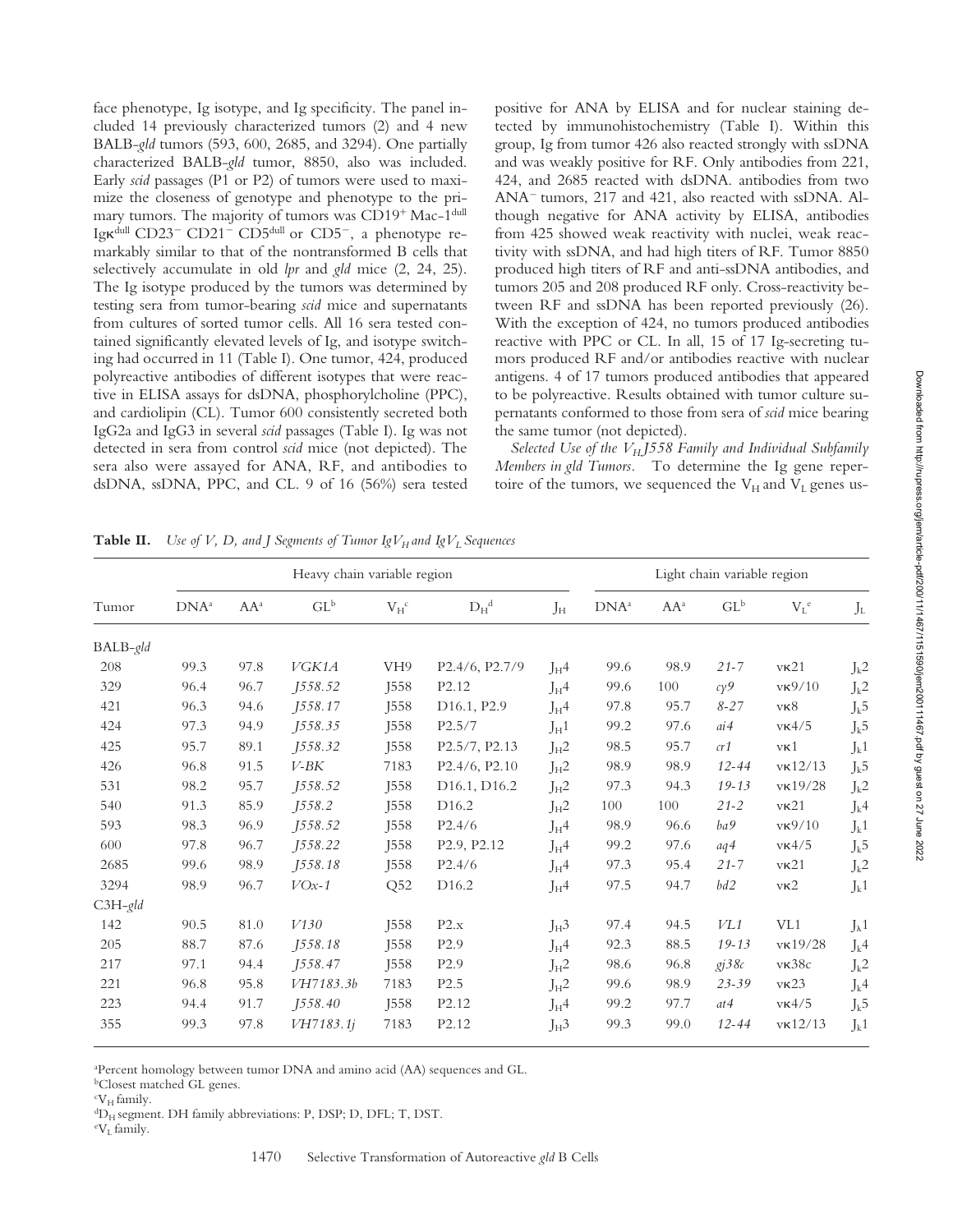ing multiple plasmid isolates from each of the 18 tumors in the panel. As shown in Table II, 13 of the tumor  $V_H$  gene sequences (72.2%) aligned with a member of the J558 ( $V_H1$ ) family, 3 (16.7%) belonged to the 7183 ( $V_H$ 5) family, and 1 each to the Q52 and VGAM3.8 ( $V_H$ 9) families. The  $V_H$ J558 family GL gene assignments were made on the basis of homology with BALB/c J558 GL sequences (27) and C3H GL sequences in the Celera database. The overall DNA and predicted amino acid sequence homology between each tumor DNA and the assigned GL  $V_H$  gene was >94% in the majority of cases. For the five tumors with  $\leq 95\%$  homology, the degree of homology exceeded 80%, the considered lower limit of homology required for accurate assignment to a particular  $V_H$  family (28). Although we are confident that the family assignments are correct, the subfamily assignments for tumors 142, 205, and 540 may need revision as more GL J558 sequences become available. The frequency of J558 family use among the BALB-*gld* tumors (75%, 9 of 12 sequences) differed significantly ( $\chi^2$ , P < 0.05) from that reported for normal BALB/c B cells (51%, 30 of 59 sequences; reference 29). A similar trend was observed in the C3H-*gld* tumors, where 66.7% (four of six) used J558 genes.

Analysis of J558 subfamily gene use revealed some bias in the BALB-*gld* tumors, particularly those with nuclear reactivity. Three ANA-producing tumors, 329, 531, and 593, were highly homologous (96% similarity) with *J558.52*, a gene found only once in 128 randomly selected J558 cDNA from normal BALB/c B cells (Table II; reference 27). The alignment of the predicted  $V_H$  amino acid sequences for these tumors with the GL J558.52 sequence from FWR1 to FWR3 is shown in Fig. S1 A, available at http://www.jem. org/cgi/content/full/jem.20041575/DC1. Another J558 gene, *J558.18*, was used by two tumors, 205 and 2685. Consistent with these findings, anti-DNA antibodies derived from MRL-lpr and (NZBxNZW)F<sub>1</sub> mice frequently are encoded by *J558* genes with a high degree of homology with *J558.52* and *J558.18* (3, 5, 30). Similarly, tumor 221, which secretes antibodies reactive with nuclear antigen and ds-DNA, used *7183.3b*, a gene frequently used by anti-dsDNA antibodies (Table II; references 5 and 30). Tumor 221 and ANA-producing tumor 426, which also is encoded by a 7183 family member, retained the GL putative DNA-contacting RN motif at positions 76 and 77 of FWR3 (Fig. S1 A; reference 3). In all cases, tumor cDNA Ig sequences were verified by genomic sequencing.

*Evidence for Nonrandom Use of*  $D_H$  *and*  $J_H$  *Genes in PLs.* Analysis of 18 tumor CDR3  $D<sub>H</sub>$  sequences revealed evidence of D–D fusions and significant skewing in  $D_H$  family use (Table II and Fig. S2). Fusion of two D segments, rare in normal B cells, was observed in six tumors. Altogether, 15 of 18 tumors (83.3%) used a D segment from the DSP2 family, whereas 4 tumors used D genes from the DFL family. In contrast, in a previous study, 50% to 55% of BALB/ c follicular B cells used DSP family members (29). Notably, many tumor  $V_H$  CDR3 sequences contained one or more R and N residues, a frequent feature of ANA (3). In many cases, the R and N residues were generated by N region nucleotides (Fig. S2). One motif,  $[(W)LR(R)_n]$ , found recurrently in anti-DNA antibodies (3, 5, 30), was present in the  $V_H$  CDR3 region of tumors 426, 593, 600, and 2685, a finding consistent with the production of ANA and anti-DNA antibodies by these tumors (Table I).

Biased usage of  $J_H$  segments was also observed in the tumors, particularly in the BALB-*gld* group (Table II and Fig. S2). Overall, the  $J_H$  distribution was 5.6%  $J_H$ 1, 33.3%  $J_H$ 2, 11.1%  $J_H$ 3, and 50%  $J_H$ 4. By comparison, the  $J_H$  family usage in normal BALB/c B2 cells was reported to be  $9\%$   $J_H1$ , 25%  $J_H2$ , 32%  $J_H3$ , and 34%  $J_H4$  (29). The tumor and B2 cell J<sub>H</sub> distributions differ significantly ( $\chi^2$ , P < 0.0001). The  $J_H$ 4 bias was even more prominent (57%) if only the 14 tumors with demonstrated autoreactivity were considered (Tables I and II).

*Biased Use of V<sub>L</sub> Gene Families and J<sub>K</sub> Genes in PLs.* In normal B cells, the pattern of  $V<sub>L</sub>$  family usage generally corresponds to the estimated family size (31). Two exceptions are the V<sub>K</sub>1 and V<sub>K</sub>4 families, which each account for  $\sim$ 13% of the expressed  $V_L$  genes (31, 32). Analyses of PL  $V_L$  sequences revealed a pattern different from that in normal B cells (Table II). Although 10  $V_{\kappa}$  families were represented among the PLs, the following three families were overrepresented:  $V_k$ 4/5 (15.8%),  $V_k$ 21 (15.8%), and  $V_k$ 12/13 (10.5%). Although the sample size is small, preferential subfamily use within these families also was observed. Tumors 355 and 426 used V*12-44*, and tumors 208 and 2685 used 21-7 (Table II). Notably, both of these V<sub>K</sub> subfamilies are represented frequently in anti-DNA antibodies (3, 5).

Similar to the  $V_H$  genes, the  $V_L$  genes also showed a trend toward increased rearrangement to distal J genes (Table II).  $J_K$ 1,  $J_K$ 2, and  $J_K$ 5 each were used by 5 of 18 tumors  $(27.8\%)$ , and *J<sub>K</sub>A* was used by 3 of 18 tumors (16.7%). In normal mouse B cells, the frequency of rearrangement to  $J_K$ loci is  $J_K$ 1 >  $J_K$ 2 >  $J_K$ 5 >>  $J_K$ 4, with  $\sim$ 35% rearranging to  $J_k$ 4 (13%) or  $J_k$ 5 (22%; reference 31). The frequency of  $J_k$ 4 or  $J_K$ 5 usage by the tumors (45%) differed significantly from that of normal B cells  $(\chi^2, P = 0.036)$ .

*Evidence for Antigen Selection in PLs.* Patterns of DNA mutation in Ig genes can provide valuable insights into the maturational history of the tumor precursors and the importance of BCR integrity, specificity, and affinity in tumorigenesis (7–11). To investigate the frequency and nature of the mutations in tumor Ig genes, the distribution of R versus S mutations in the FWR, CDR1, and CDR2 of V genes was analyzed (22). Only data for  $V<sub>L</sub>$  genes is shown because most of the mouse  $V<sub>L</sub>$  GL genes have been sequenced and the GL assignments for the tumors can be made with greater confidence. In this analysis, a significantly higher frequency of R mutations in CDRs than expected by chance ( $P_{CDR}$  < 0.05) is considered evidence for positive, antigen-mediated selection of cells with the mutated Ig. Conversely, a frequency of R mutations in FWRs that is statistically lower than expected by chance ( $P_{\text{FWR}}$  < 0.05) implies that there is pressure to maintain the structural integrity of Ig, possibly because antigen is providing important growth/survival signals to the tumor cells (7).

As shown in Table III, two tumors had GL  $V<sub>L</sub>$  sequences and the rest had 1–10 R mutations. CDR hypermutation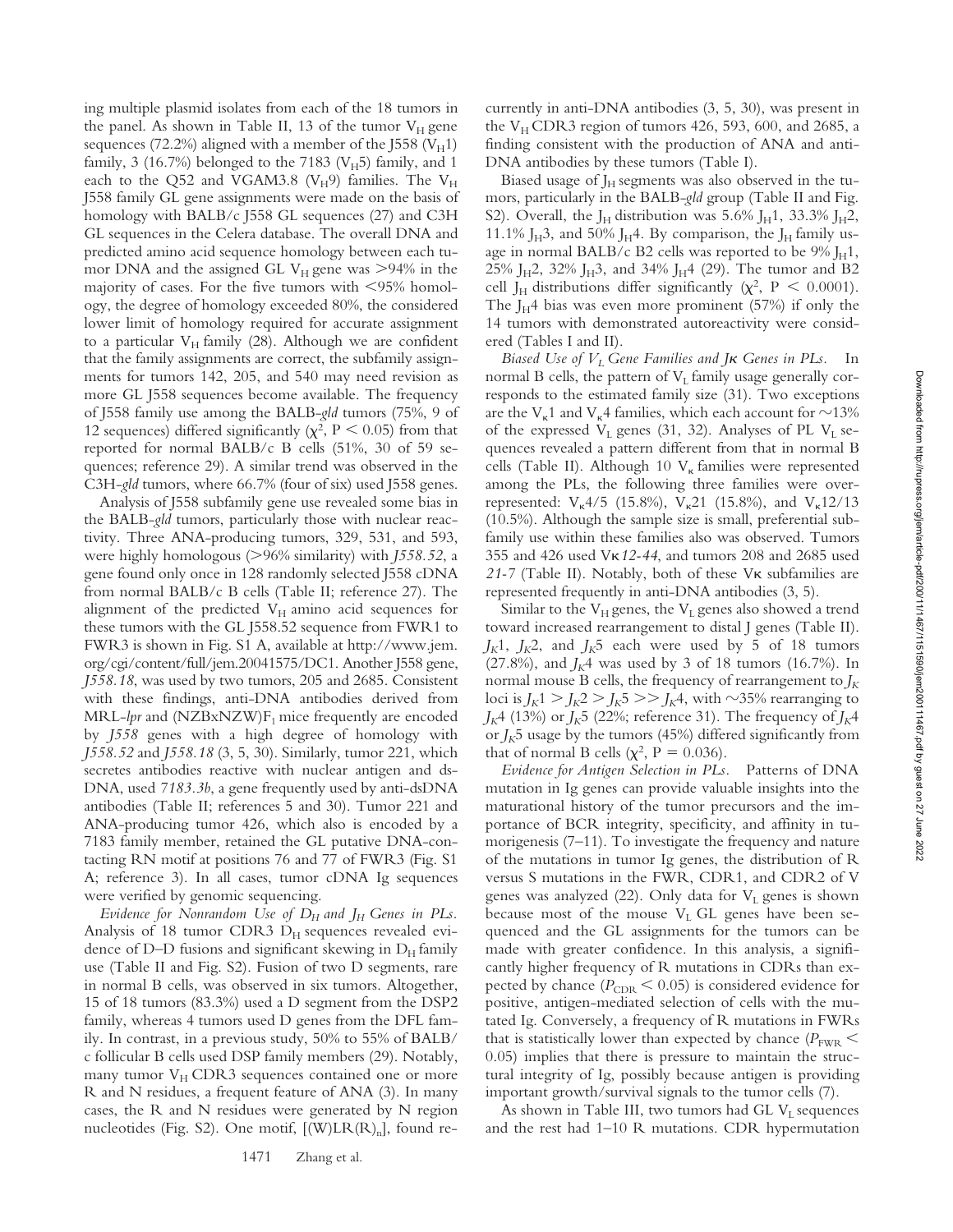**Table III.** *Mutational Analysis of Tumor V<sub>L</sub> Sequences* 

|          | Light chain variable region |                |                 |                |                |                |  |  |
|----------|-----------------------------|----------------|-----------------|----------------|----------------|----------------|--|--|
|          |                             | FWR1, 2, and 3 |                 | CDR1 and 2     |                |                |  |  |
| Tumor    | R <sup>a</sup>              | $S^{\rm b}$    | P <sup>c</sup>  | R <sup>a</sup> | $S^{\rm b}$    | P <sup>c</sup> |  |  |
| BALB-gld |                             |                |                 |                |                |                |  |  |
| 208      | 1                           | $\theta$       | 0.715           | $\theta$       | $\left($       | 0.595          |  |  |
| 329      | $\mathbf{1}$                | $\overline{0}$ | 0.696           | $\overline{0}$ | $\overline{0}$ | 0.577          |  |  |
| 421      | 3                           | $\overline{c}$ | 0.389           | 1              | $\theta$       | 0.549          |  |  |
| 424      | $\left( \right)$            | $\theta$       | 0.086           | $\overline{2}$ | $\overline{0}$ | 0.014          |  |  |
| 425      | $\left( \right)$            | $\mathbf{1}$   | 0.004           | $\overline{4}$ | $\mathbf{1}$   | 0.009          |  |  |
| 426      | $\mathbf{1}$                | 1              | 0.199           | $\overline{0}$ | 1              | 0.226          |  |  |
| 531      | 3                           | $\theta$       | 0.472           | $\overline{2}$ | $\theta$       | 0.096          |  |  |
| 540      | $\overline{0}$              | $\overline{0}$ | NA <sup>d</sup> | $\overline{0}$ | $\overline{0}$ | 1.0            |  |  |
| 593      | $\mathbf{1}$                | $\theta$       | 0.197           | $\overline{c}$ | $\overline{0}$ | 0.038          |  |  |
| 600      | $\mathbf{1}$                | $\theta$       | 0.385           | $\mathbf{1}$   | $\overline{0}$ | 0.145          |  |  |
| 2685     | $\mathbf{1}$                | $\overline{4}$ | 0.004           | 3              | $\overline{1}$ | 0.154          |  |  |
| 3294     | 3                           | $\overline{1}$ | 0.254           | $\overline{c}$ | $\overline{1}$ | 0.264          |  |  |
| C3H-gld  |                             |                |                 |                |                |                |  |  |
| 142      | $\mathbf{1}$                | $\overline{1}$ | 0.016           | $\overline{4}$ | $\overline{1}$ | 0.010          |  |  |
| 205      | 7                           | 6              | 0.032           | 3              | $\overline{2}$ | 0.401          |  |  |
| 217      | $\mathbf{1}$                | $\overline{0}$ | 0.206           | $\mathbf{1}$   | $\mathbf{1}$   | 0.238          |  |  |
| 221      | $\left( \right)$            | $\overline{0}$ | NA              | $\mathbf{1}$   | $\overline{0}$ | 0.075          |  |  |
| 223      | $\overline{c}$              | $\overline{0}$ | 0.82            | $\overline{0}$ | $\overline{0}$ | 0.64           |  |  |
| 355      | $\mathbf{1}$                | $\overline{1}$ | 0.390           | $\overline{0}$ | $\overline{0}$ | 0.641          |  |  |

a Number of R mutations.

bNumber of S mutations.

c P value was calculated according to Lossos et al. (reference 22). P values  $< 0.05$  are in bold.

<sup>d</sup>NA, not applicable.

was observed in 4 of 18 tumors and FWR conservation was observed in 4 of 18 tumors. Tumors 142 and 425 exhibited both  $V<sub>L</sub>$  CDR hypermutation and  $V<sub>L</sub>$  FWR preservation. Notably, six  $V<sub>L</sub>$  sequences had R mutations in CDR1 and/ or CDR2 that gave rise to arginine (R) or asparagine (N) residues important for DNA binding (3). Overall, 6 of 18 tumors had mutated CDR and/or conserved FWR in  $V<sub>L</sub>$ sequences, suggesting that at least one third of the B cells undergoing transformation were antigen selected. All six tumors in this group were Ig isotype switched and those producing antibodies (five out of six) were reactive with nuclear antigens or RF. To test for evidence of ongoing antigen-mediated selection, sequences from up to 15 clones from each tumor were examined for intraclonal variation. This was observed only in tumor 593 and at low frequency. 2 of 15 clones had a single amino acid change at the same position in  $V_H$  CDR1 (not depicted).

*PLs Exhibit a Gene Expression Profile Distinct from That of Other B Cell Lineage Neoplasms.* Recently, the opportunity to understand the characteristics of different murine lymphoma types has been expanded through the use of gene expression profiling (33). This work included lymphomas classified on histologic grounds as small B cell lymphoma (SBL), splenic marginal zone lymphoma (MZL), Burkitt-like lymphoma (BLL), Burkitt lymphoma (BL), follicular B cell lymphoma (FBL), and diffuse large B cell lymphomas of centroblastic (CBL) or immunoblastic (IBL) origin, as well as PCT cell lines. The results uncovered class-specific expression signatures for SBL, BL, PCT, CBL, and MZL, whereas the other types exhibited less distinctive profiles (33).

To determine how PLs relate molecularly to these lymphoma types and to PCT, we compared their gene expression profiles using a 6,680 gene chip. We also studied a series of primary PC-related neoplasms from SJL-*2M*-*/* mice that have not been studied previously at the molecular level and whose place in the scheme of terminal B cell differentiation is not known. These tumors resemble those that arise in aging SJL mice, but they develop at an accelerated rate (unpublished data).

PCA of the microarray data revealed that the PL tumors were remarkably similar to each other in terms of gene expression. In the majority of cases, they also were readily distinguished from lymphoma classes that originate from cells that have not yet entered the terminal progression program of PCs (Fig. 1). Further analyses of these data identified 415 genes whose expression levels by *t* test distinguished PLs from BLLs, BLs, SBLs, CBLs, FBLs, MZLs, and IBLs (Figs. S3 and S4). Most of these genes were expressed at significantly lower levels in the PL than the other lymphoma types, consistent with the well-established downregulation of many genes that occurs as B cells mature toward secretory stages of development. Fewer than 20 genes



Figure 1. PCA of lymphoma gene expression measured by oligonucleotide microarray. Expression levels of 6,680 genes were measured for these 10 types of mouse lymphomas: BL, BLL, CBL, FBL, IBL, MZL, PCT, SJL, SBL, and *scid*-passaged *gld* PL. Approximately 4,800 genes (no missing value) were used for the analysis. PC1 and PC2 represent the principal component 1 and principal component 2, respectively. Most samples belonging to the same group are enclosed within a circle.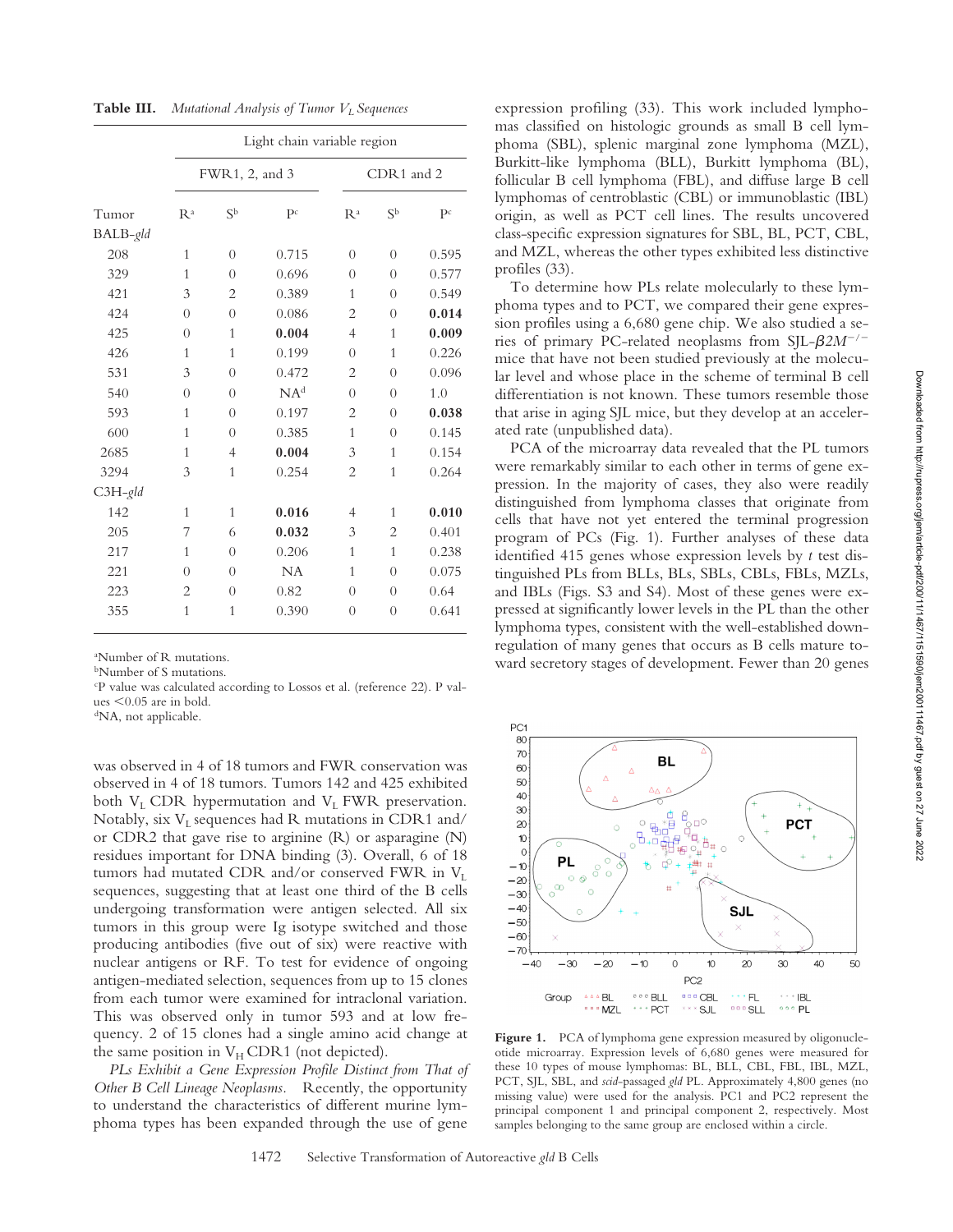

Figure 2. Hierarchical clustering of gene expression data for 99 genes that distinguish *gld* PLs from other PC neoplasms as determined by *t* test at  $P \leq 0.0000001$ . Only genes with high quality spots in each of the arrays were evaluated. Genes of particular interest are listed on the right and discussed in Results. Tumor populations include PCT lines (PCT), primary SJLs (SJL), and *scid*-passaged *gld* PLs (PL). PCT, SJL, and PL tumors are identified by purple, blue, and yellow bars, respectively.

were selectively expressed at high levels in PL. One gene of particular interest in this group was *Apobec1*, which encodes an RNA editing protein that also may function as a DNA mutator (34, 35).

Notably, the PL tumors also were distinct by PCA from the PCT and primary SJL- $\beta$ 2M<sup>-/-</sup>lymphomas (Fig. 1). To further investigate the developmental relationships among the PC-related neoplasms, we determined the genes that best distinguish PLs from primary SJL- $\beta$ 2M<sup>-/-</sup> tumors and PCT cell lines using a *t* test. The expression patterns of the 99 genes identified in this manner showed that the SJL neoplasms had features of both PCTs and PLs (Fig. 2). 13 genes were expressed at high to moderate levels in *gld* tumors, at lower levels in the SJL tumors, and at very low levels in PCTs. Among these were several genes—MHC class II, *Blk*, *Ccr7*, and *Icsbp*—known to be down-regulated as B cells mature to PCs (36, 37). This pattern of gene expression suggested that the SJL tumors were intermediate in maturity between the PCTs and PLs.

Another set of 25 genes was expressed at higher levels in PL than either the SJL or PCT series. These included *Casp2*, another gene known to be down-regulated during the maturation of B cells to PCs (37), and several genes that were found to distinguish the *gld* tumors from all the non-PC lymphomas examined—*Mll*, *Apobec1*, and *Mcrs1*. Of interest, four genes with established or suspected tumor suppressor function were among the larger number of genes expressed at lower levels in the PL–*Zfp98* (38), *Tsg101* (39), *Tssc4* (40), and *Btg2* (41).

To further examine the developmental relationships among the three sets of PC neoplasms, we interrogated a series of 30 genes modulated in expression late in B cell differentia-



Figure 3. Changes in gene expression associated with PC differentiation. (A) Hierarchical clustering of genes and arrays for 30 selected genes altered in expression during late B cell differentiation. Gray spots indicate missing or excluded data. (B) Quantitative PCR of eight selected genes. Values represent mean  $\pm$  SEM for five separate samples normalized to a value of 1 for BALB/c B cells. N, normal BALB/c splenic B cells; PL, *scid*-passaged *gld* PL; SJL, primary SJL; PCT, PCT lines.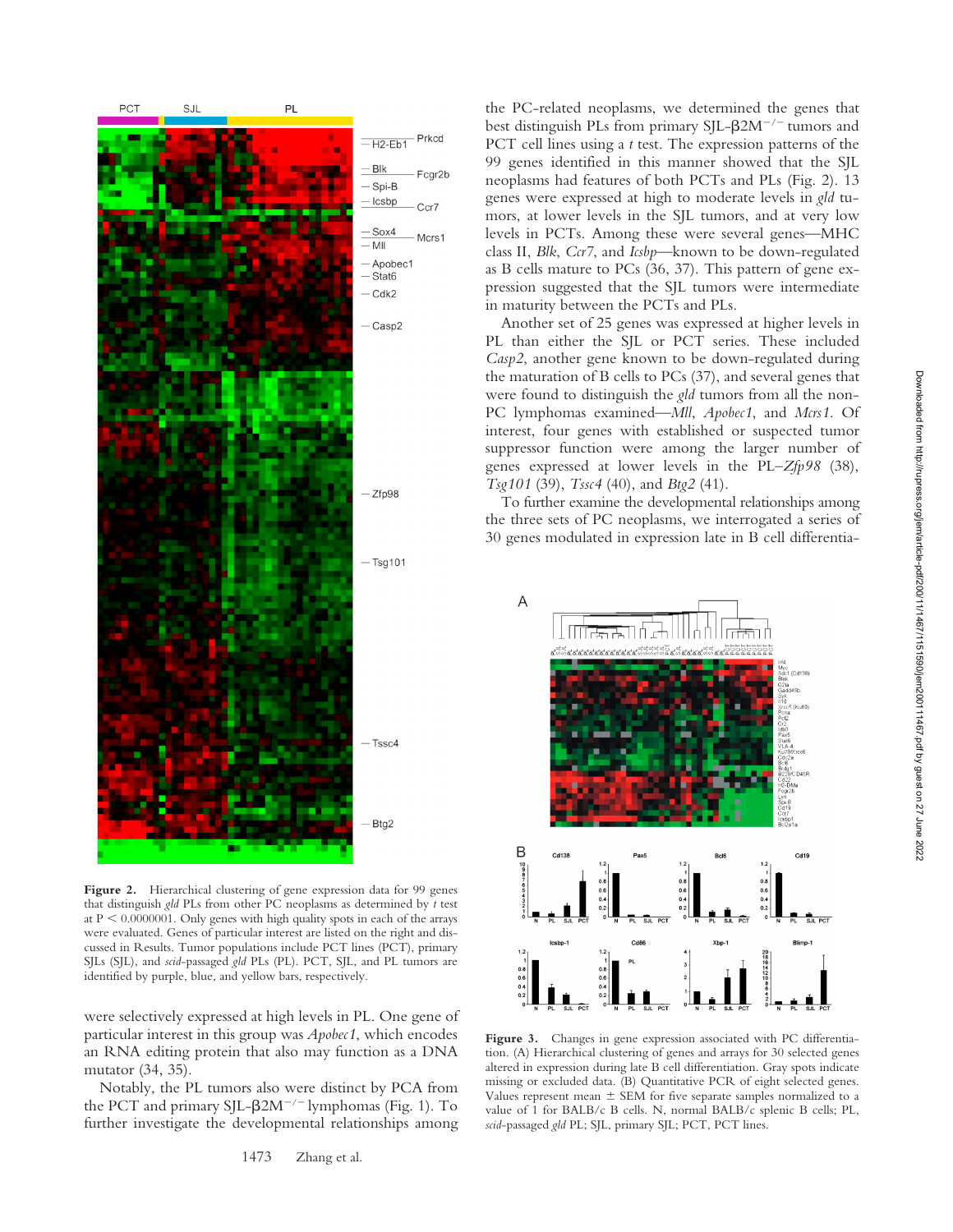tion (36, 37). The matrix generated by hierarchical clustering of both the genes and the arrays is shown in Fig. 3 A. All PCTs but one fell on one branch of the tree generated by the array samples, whereas PL and SJL neoplasms again occupied the second branch. 13 of the 21 PL (61%) and 5 of the 10 SJL tumors were tightly grouped, with the remainder being interspersed outside these immediate alignments. The genes also fell into several groups. In one major group, 10 genes generally were expressed at the highest levels by PL, at somewhat lower levels by many of the SJL tumors, and at very low levels by the PCT. Among these were the genes encoding CD45, CD22, CD19, CCR7, ICSBP1, and FCGR2B (Fig. 3 A). A smaller group of genes, including *Irf4*, *Sdc1*, and *Xrcc5*, were expressed at highest levels in PCT and at similarly lower levels in PL and SJL tumors (Fig. 3 A).

As an independent approach to comparing the maturational state of these neoplasms and at the same time validating the array results, we used quantitative PCR to determine expression levels of eight genes that are differentially expressed during differentiation to PCs (Fig. 3 B; references 36 and 37). Relative to BALB/c splenic B cells, the levels of *Sdc1* (CD138), *Xbp1*, and *Prdm1* (Blimp) were generally found to increase from PL to SJL to PCT, whereas those for *Pax5*, *Bcl6*, *Cd19*, *Icsbp*, and *Cd86* decreased. These patterns of gene expression were consistent



**Figure 4.** Primary and *scid*-passaged *gld* PLs have similar gene expression profiles. Quantitative PCR of selected genes expressed at significantly higher levels (A) or significantly lower levels (B) in primary and *scid*-passaged PLs relative to normal BALB/c B cells. Values represent mean  $\pm$  SEM for four primary BALB-*gld* PLs and six *scid*-passaged BALB-*gld* PLs normalized to a value of 1 for BALB/c splenic B cells. NB, normal B cells; PT, primary tumor; SP, *scid*-passaged tumor.

with those seen on the microarrays. We conclude that lymphomas that develop in aging *gld* mice are readily distinguished from all the non-PC B cell lineage lymphomas currently defined histologically and molecularly (33) and, in the majority of cases, are less mature than pristaneinduced PCT and primary SJL- $\beta$ 2M<sup>-/-</sup> PC neoplasms.

*Primary and scid-passaged PLs Exhibit Similar Patterns of Gene Expression.* To ensure that the remarkably similar gene expression profiles observed in the *scid*-passaged PLs were not a reflection of tumor selection in the *scid* environment, we compared gene expression in *scid*-passaged BALB-*gld* PLs, isolated primary BALB-*gld* PL cells, and BALB/c splenic B cells by quantitative PCR. The genes selected for this comparison were chosen from those that distinguish the *scid*-passaged PLs from other B cell lineage tumors and were either significantly increased (Fig. 4 A) or decreased (Fig. 4 B) in expression relative to purified BALB/c splenic B cells. Notably, these genes included candidates of potential importance in tumorigenesis (*Apobec-1* [34, 35], *Tssc4* [40], *Btg2* [41], *Bin1* [42], *Prkcb* [43], and *Mad1l1* [44]), lymphoma survival (*BAFF* [45–47] and *IL-10* [48, 49]), and autoimmunity (*IL-10* [50, 51] and *Ifi202/ 203* [52]). *Il6st*, which encodes the gp130 component of the IL-6 receptor (53), also was significantly decreased in expression in primary and passaged tumors (Fig. 4 B). For some genes, such as *Apobec1*, there were quantitative differences between levels expressed by primary and passaged tumors, but in general, the distinguishing patterns of gene expression for PLs were in evidence before transplantation (Fig. 4, A and B).

# **Discussion**

The antibody specificities, characteristics of Ig genes, and gene expression patterns presented here define the B cell lineage lymphomas of *Fasl*-deficient mice as a novel subset of PC neoplasms with an unusually restricted pattern of  $V_H$ ,  $V_L$ ,  $D_H$ ,  $J_H$ , and  $J_L$  gene use and BCR specificities skewed toward nuclear antigen and RF. Among 17 monoclonal Igsecreting PLs studied, 15 were autoreactive, with nuclear antigen being the predominant specificity. 4 tumors were reactive with both nuclear antigen and RF, and 6 of 12 BALB-*gld* PLs exhibited D–D fusions in V<sub>H</sub> CDR3. In addition, there was preferential use of  $J_H$ 4 and  $J_K$ 4/ $J_K$ 5 in the tumor BCR. Gene expression profiling revealed that PLs were readily distinguished from pre-GC or post-GC lymphomas of NFS. $V^+$  mice that have not reached the PC state of differentiation and that they have many features in common with normal human and mouse B cells on their way to becoming mature PCs (36, 37). A number of genes implicated in tumorigenesis, B lymphoma growth, and autoimmunity were differentially expressed in both primary and transplanted PLs.

The biased pattern of  $V_H$  and  $V_L$  gene use observed in the PL is reminiscent of the distinctive repertoires of autoreactive B cells specific for nuclear antigen. Like the PL, anti-dsDNA antibodies and ANA from MRL-*lpr*, MRL-  $+/+$ , (NZBxNZW)F<sub>1</sub>, and (SWRxNZW)F<sub>1</sub> mice also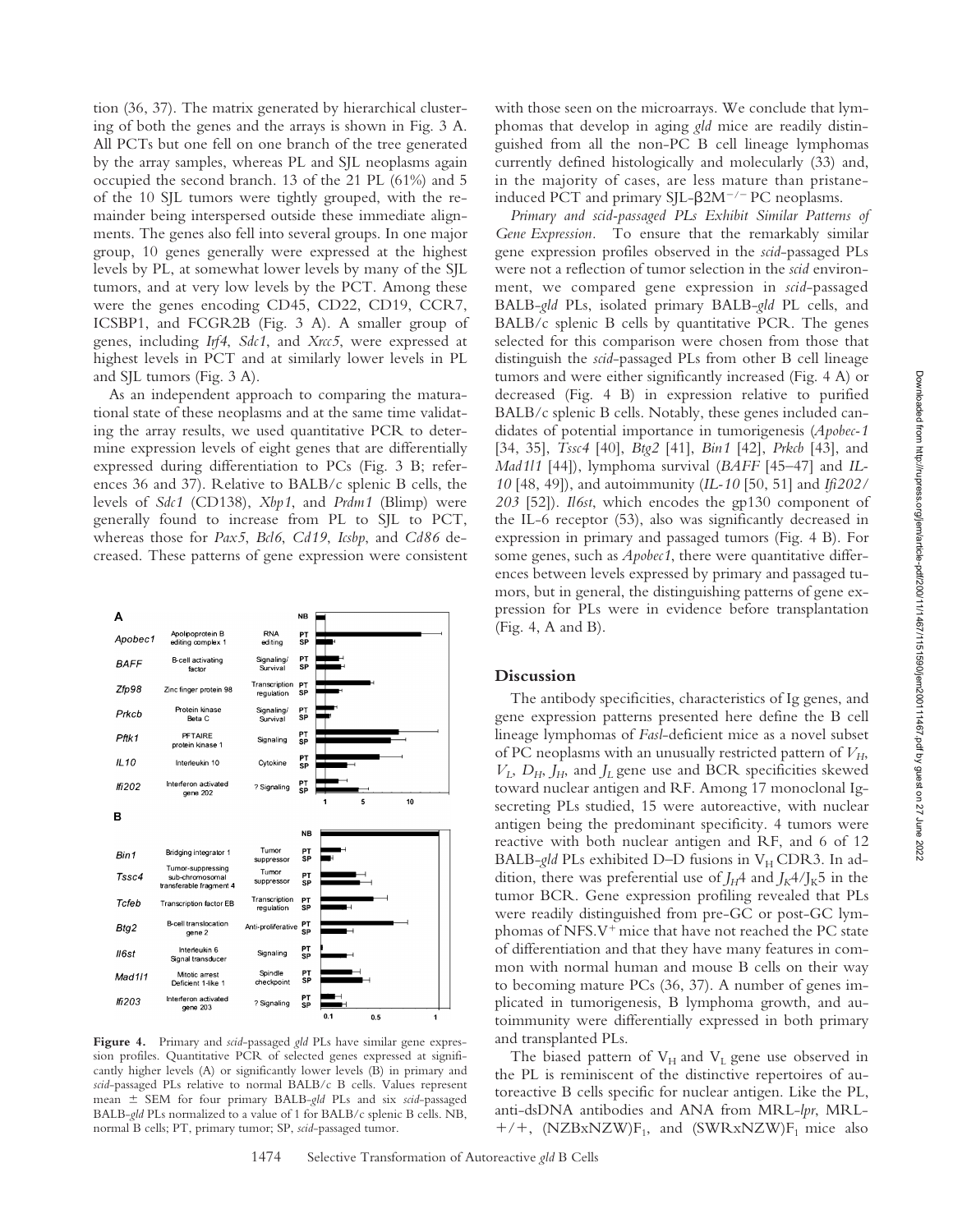disproportionately used the J558 and 7183 families and the *J558.18*, *J558.33*, *J558.40*, *J558.47*, and *J558.52* subfamilies  $(3, 5)$ . These  $V_H$  genes also tended to pair preferentially with a restricted set of  $V<sub>L</sub>$  genes including members of the  $V_{\kappa}8$ ,  $V_{\kappa}2$ ,  $V_{\kappa}4/5$ ,  $V_{\kappa}9/10$ ,  $V_{\kappa}21$ , and  $V_{\kappa}23$  groups (3, 5). These similarities and the autospecificities of the PL strongly imply that they derive from the peripheral autoreactive B cell pool characteristic of *lpr*/*gld* mice.

D–D fusions and preferential use of downstream  $J_H$  and  $J<sub>L</sub>$  genes are common features of anti-DNA and antinucleosome antibodies in humans and mice with systemic lupus erythematosus (3, 54–59). The preferential use of upstream D genes and  $J_H$ 4 is suggestive of secondary D- $J_H$  rearrangements (54, 55, 59), whereas preferential use of downstream  $J<sub>L</sub>$  genes is indicative of secondary rearrangement of IgL loci or receptor editing (56–58). The high proportion of PLs using  $J_H$ 4 (55%) and the increased incidence of rearrangement of  $V_L$  to  $J_K$ 4 or  $J_K$ 5 strongly imply that the majority of PLs derive from autoreactive B cells that have undergone repeated D-J<sub>H</sub> and/or V-J<sub>L</sub> rearrangements. Secondary V<sub>H</sub> rearrangements using D-JH4 also may occur in PLs by a mechanism proposed previously by Klonowski and Monestier (55) and Monestier and Zouali (59). Although chimeric  $V_H$  chains indicative of secondary rearrangement were not observed in the PL, it is possible that they preferentially used the embedded heptamer at the 3' end of FWR3 that results in virtually seamless rearrangements (60–62).

Why predominantly Ig isotype–switched, autoreactive B cells with the hallmarks of receptor revision appear to be selectively targeted for transformation in *gld* mice is intriguing. One explanation is that transformation occurs randomly in a B cell population that is remarkably skewed toward receptor-edited autoreactive B cells. Although hybridomas derived from *lpr* splenic B cells are enriched for autoreactive specificities (3–5), the actual representation of autoreactive B cells within the unmanipulated B cell pool in tumor-free *gld* mice is unknown. Another possible reason for selected transformation of autoreactive B cells is that repeated activation of *Aid* during somatic hypermutation or class switch recombination increases the risk of transforming genetic mutations (63, 64). BCR specificity also might be a factor in the transformation process. Autoreactive B cells in *lpr* or *gld* mice in all likelihood are chronically activated and have an extended lifespan. These two factors are conducive to the accumulation of transforming genetic defects and the clonal expansion of mutated cells. Indeed, there is compelling evidence that chronic stimulation of B cells by infectious agents such as hepatitis C virus or *Helicobacter pylori* can culminate in lymphoma development (65–67). Notably, these lymphomas often produce RF and other auto antibodies (11, 14, 17–19, 68). This might be explained by molecular mimicry or, alternatively, RF-producing tumors may develop from RF B cells driven to clonally expand by immune complexes (14, 17, 18, 67). With the caveat that the assignments of GL genes may not be absolutely correct, the Ig  $V_H$  and  $V_L$  regions of most PLs exhibited multiple nucleotide substitutions in FWRs and CDRs. This observation, together with Ig isotype switching in most tumors and a gene expression

profile consistent with early PC differentiation, strongly implies that PLs derive from antigen-experienced B cells that have encountered a GC-like environment. Somatic mutation may occur in follicular GCs or extrafollicularly at the T zone red pulp border as reported for RF B cells (69). ANAproducing B cells and immune complex–binding RF B cells might be particularly prone to chronic stimulation because they can present multiple nucleosomal epitopes to T helper cells and thereby generate polyclonal T cell help (70).

The relative importance of antigen drive in lymphomagenesis and lymphoma survival can be implied from analysis of R and S mutations in the predicted amino acid sequences of IgH and IgL FWRs and CDRs (22). Using this type of analysis on IgL genes, 33% of PLs showed evidence of selection for FWR sequence conservation or diversification of CDR sequence, suggesting selection by antigen. The proportion of tumors with the hallmarks of antigen selection increased to 61% if the R/S mutation analysis of Ig  $V_H$  genes also was included (not depicted). The lack of evidence for intraclonal variation among individual PLs may indicate a lack of pressure to enhance binding affinity, antigen independence after transformation, or a tumor microenvironment not conducive to further mutation. Although chronic stimulation by auto antigen might be an etiologic factor in lymphomagenesis in *gld* mice, the importance of continued antigen stimulation for proliferation and survival of PLs is unclear. The reduced Ig expression on PLs may preclude antigen-driven proliferation but still facilitate the delivery of survival signals.

Earlier histologic and phenotypic analyses of PL tumors propagated in immunodeficient mice indicated that the majority of the tumors resembled activated B cells in phenotype and had a plasmacytoid morphology, although a proportion of cells differentiated into typical PCs (2). This phenotype suggested that most of the tumor cells were arrested at an early stage in PC differentiation. Gene expression profiling and quantitative PCR established that the PLs indeed are less differentiated than PCs or PCTs and readily distinguishable from less mature B cell lineage tumors. The similarities in gene expression patterns between the *scid*-passaged PLs and primary PLs provides assurance that the transplanted PLs are not undergoing appreciable changes in gene expression as a result of selection or a change from the *gld* to the *scid* microenvironment. Given the rarity of murine immature PC tumors, the PLs will be valuable tools for studying gene expression during PC differentiation and possibly for developing diagnostic transcriptional profiles.

Microarray analyses also led to the identification of genes differentially expressed in PLs, including some that might contribute to the transformation process. Genes that were significantly up-regulated relative to BALB/c follicular B cells included *Apobec1*, *Prkcb*, *BAFF* (*Tnfst 13b*), *Ifi202*, and *IL-10*. *Apobec1* is of particular interest because it was selectively overexpressed in PLs and levels were particularly high in primary tumors. APOBEC1, a cytidine deaminase that constitutes the catalytic component of an RNA editing complex, has homology to AID, an activation-induced cy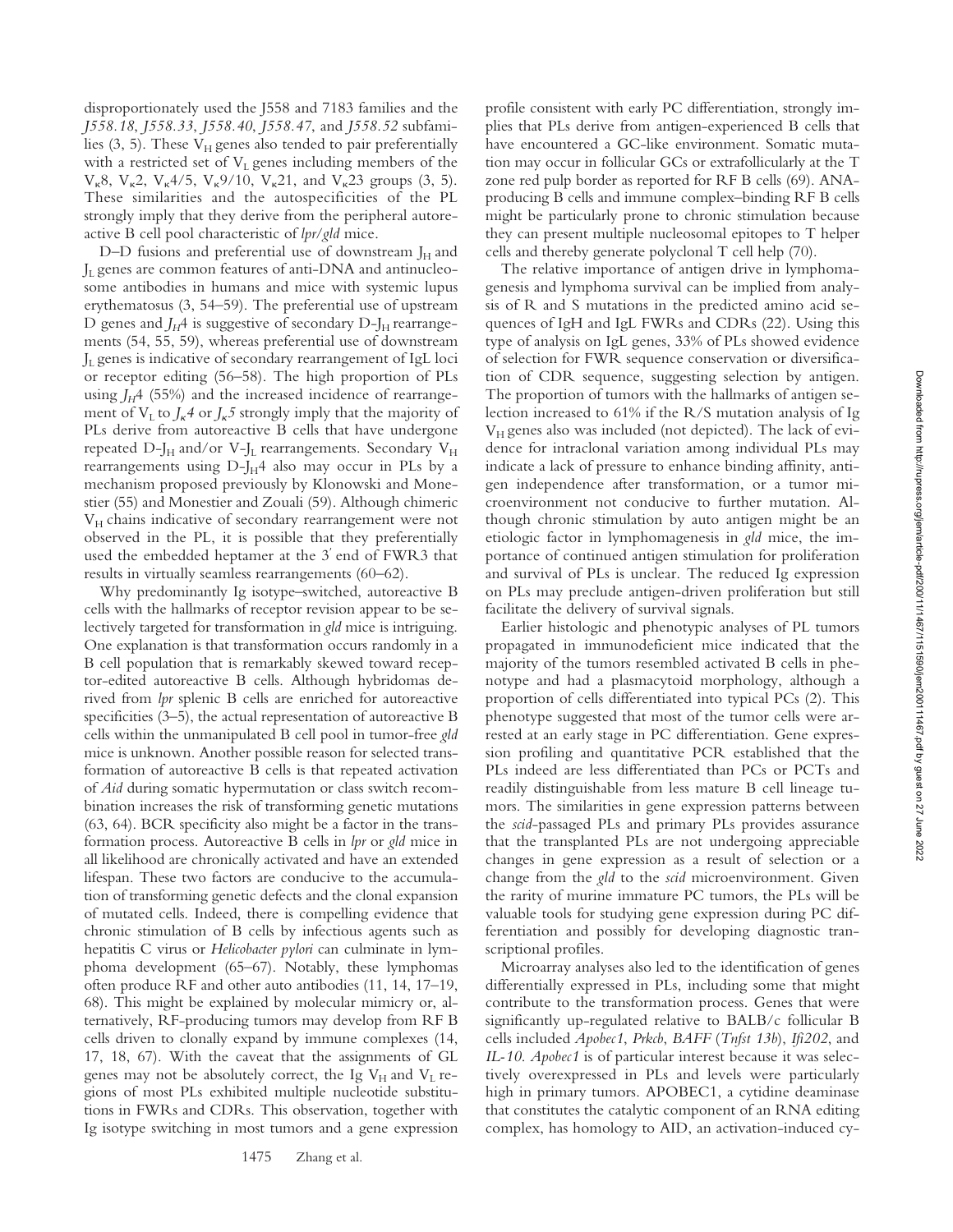tidine deaminase required for somatic hypermutation, and class switch recombination in B cells (34, 35). Constitutive expression of *Aid* in transgenic mice leads to hypermutation of TCR and Myc genes and development of T cell lymphomas (71). Although the function of APOBEC1 in B cells is unknown, it may have oncogenic potential, as overexpression in liver leads to hepatocellular carcinomas (72). High expression of *Prkcb*, although not unique to PLs, might be significant in view of the role of protein kinase C  $\beta$  in survival signaling via NF- $\kappa$ B and the finding that inhibitors of protein kinase  $C \beta$  induce cell death in lymphomas with dysregulated expression of the gene (73). Both BAFF and IL-10 can be important autocrine growth and survival factors for autoreactive B cells and B cell lineage lymphomas (45–51). IL-10 also may protect lymphomas from immune attack through its immunomodulatory effects on T cells and macrophages (50). Overexpression of *Ifi202* in PLs relative to normal BALB/c B cells warrants further exploration considering the association of this gene with susceptibility to systemic lupus erythematosus and the survival of autoreactive B cells in NZB mice (52). *Ifi202* expression might be regulated by IFN or IL-6 (74); however, the consistently low level of *Il6st* transcripts in PLs suggests that *Ifi202* regulation in PLs might be IL-6 independent. In agreement with the down-regulation of *IL6st*, IL-6 treatment of PL cell lines failed to induce phosphorylation of relevant JAKs or STATs (unpublished data). The block in IL-6 signaling might be a factor in the arrest of PLs at an early stage in PC development.

Genes of interest that were selectively down-regulated in PLs and may have a role in tumorigenesis included *Bin1*, *Mad1l1*, and *Btg2*. Although defective expression of these genes has been described in a variety of nonlymphoid cancers, this is the first report of their down-regulation in B lymphomas (41, 42, 44). *Bin1*, which was greatly reduced in expression in both primary and transplanted PLs, encodes a Myc-interacting protein with tumor suppressor properties (42, 75). BIN1 frequently is greatly reduced or absent in malignant cells, and this deficit correlates with resistance to cell death (42, 75). Defective stimulation of Myc-induced apoptosis might be an important factor in progression to malignancy in PLs.

In summary, we have demonstrated that the PLs that develop spontaneously in *gld* mice derive predominantly from antigen-driven autoreactive B cells, are arrested at an early stage of PC differentiation, and exhibit a transcriptional profile that distinguishes them from other murine B cell neoplasms and also might be relevant to pathogenesis. This model will be invaluable for further investigation of the relationship between autoimmunity and B lymphomagenesis and for elucidating changes in gene expression relevant to early events in PC differentiation.

We thank Amel Ahmed for expert technical assistance and Brenda Rae Marshall for editorial assistance.

This work was supported by NIH grant CA82872-02 to W.F. Davidson.

The authors have no conflicting financial interests.

*Submitted: 5 August 2004 Accepted: 25 October 2004*

#### **References**

- 1. Cohen, P.L., and R.A. Eisenberg. 1991. *Lpr* and *gld*: single gene models of systemic autoimmunity and lymphoproliferative disease. *Annu. Rev. Immunol.* 9:243–269.
- 2. Davidson, W.F., T. Giese, and T.N. Fredrickson. 1998. Spontaneous development of plasmacytoid tumors in mice with defective Fas–Fas ligand interactions. *J. Exp. Med.* 187: 1825–1838.
- 3. Radic, M.Z., and M.G. Weigert. 1994. Genetic and structural evidence for antigen selection of anti-DNA antibodies. *Annu. Rev. Immunol.* 12:487–520.
- 4. Shlomchik, M.J., A.H. Aucoin, D.S. Pisetsky, and M.G. Weigert. 1987. Structure and function of anti-DNA autoantibodies derived from a single autoimmune mouse. *Proc. Natl. Acad. Sci. USA.* 84:9150–9154.
- 5. Tillman, D.M., N.T. Jou, R.J. Hill, and T.N. Marion. 1992. Both IgM and IgG anti-DNA antibodies are the products of clonally selective B cell stimulation in (NZB x NZW) $F_1$ mice. *J. Exp. Med.* 176:761–779.
- 6. Straus, S.E., E.S. Jaffe, J.M. Puck, J.K. Dale, K.B. Elkon, A. Rosen-Wolff, A.M. Peters, M.C. Sneller, C.W. Hallahan, J. Wang, et al. 2001. The development of lymphomas in families with autoimmune lymphoproliferative syndrome with germline Fas mutations and defective lymphocyte apoptosis. *Blood.* 98:194–200.
- 7. Lossos, I.S., C.Y. Okada, R. Tibshirani, R. Warnke, J.M. Vose, T.C. Greiner, and R. Levy. 2000. Molecular analysis of immunoglobulin genes in diffuse large B-cell lymphomas. *Blood.* 95:1797–1803.
- 8. Lossos, I.S., A.A. Alizadeh, M.B. Eisen, W.C. Chan, P.O. Brown, D. Botstein, L.M. Staudt, and R. Levy. 2000. Ongoing immunoglobulin somatic mutation in germinal center B cell-like but not in activated B cell-like diffuse large cell lymphomas. *Proc. Natl. Acad. Sci. USA.* 97:10209–10213.
- 9. Kuppers, R., K. Rajewsky, and M.L. Hansmann. 1997. Diffuse large cell lymphomas are derived from mature B cells carrying V region genes with a high load of somatic mutation and evidence of selection for antibody expression. *Eur. J. Immunol.* 27:1398–1405.
- 10. Vescio, R.A., J. Cao, C.H. Hong, J.C. Lee, C.H. Wu, M. Der Danielian, V. Wu, R. Newman, M.Z. Radic, and M.G. Weigert. 1994. Genetic and structural evidence for antigen selection of anti-DNA antibodies. *Annu. Rev. Immunol.* 12: 487–520.
- 11. De Re, V., S. De Vita, A. Marzotto, M. Rupolo, A. Gloghini, B. Pivetta, D. Gasparotto, A. Carbone, and M. Boiocchi. 2000. Sequence analysis of the immunoglobulin antigen receptor of hepatitis C virus-associated non-Hodgkin lymphomas suggests that the malignant cells are derived from the rheumatoid factor-producing cells that occur mainly in type II cryoglobulinemia. *Blood.* 96:3578–3584.
- 12. Bahler, D.W., and R. Levy. 1992. Clonal evolution of a follicular lymphoma: evidence for antigen selection. *Proc. Natl. Acad. Sci. USA.* 89:6770–6774.
- 13. Matolcsy, A., E.J. Schattner, D.M. Knowles, and P. Casali. 1999. Clonal evolution of B cells in transformation from lowto high-grade lymphoma. *Eur. J. Immunol.* 29:1253–1264.
- 14. Mariette, X. 2001. Lymphomas complicating Sjögren's syndrome and hepatitis C virus infection may share a common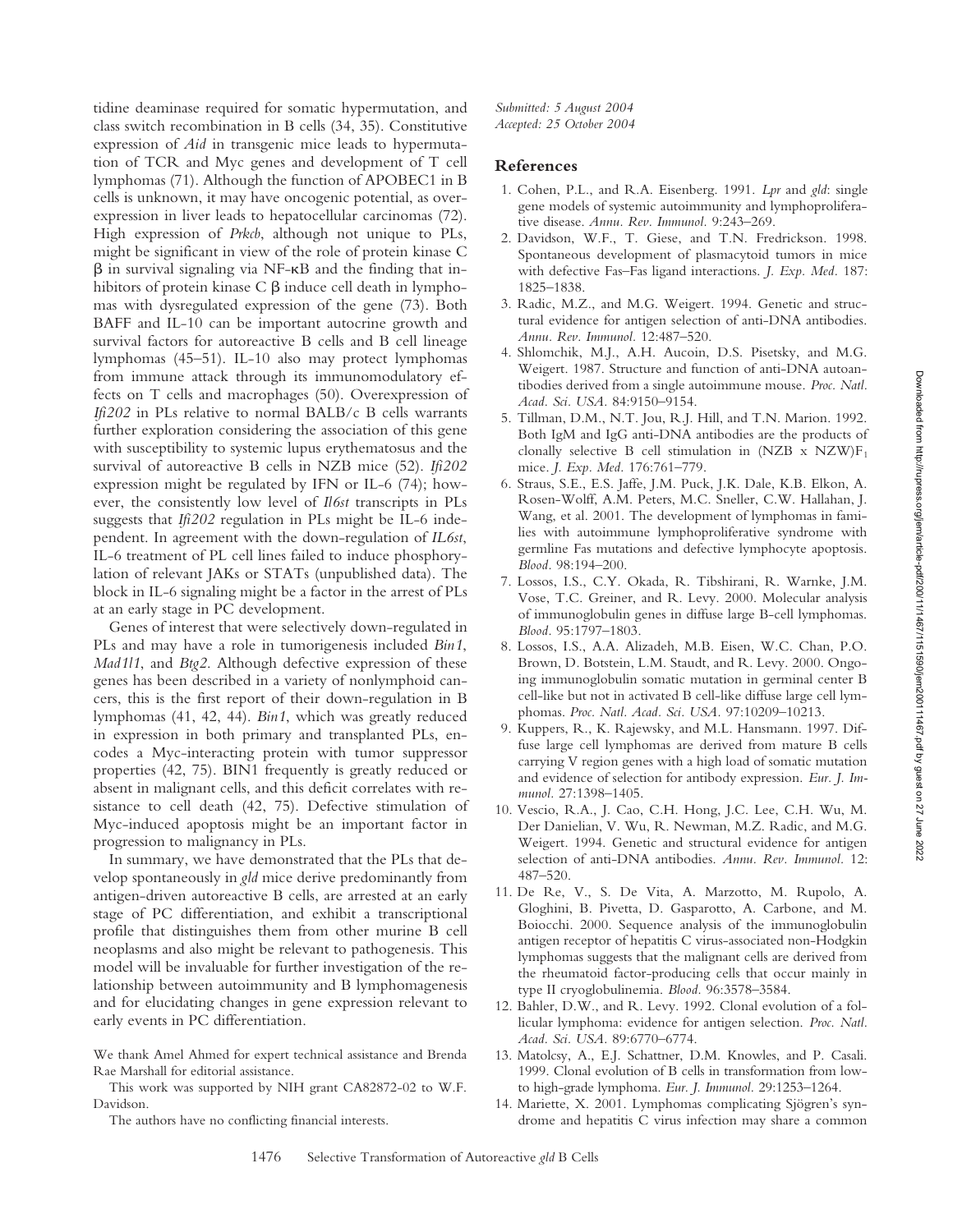pathogenesis: chronic stimulation of rheumatoid factor B cells. *Ann. Rheum. Dis.* 60:1007–1010.

- 15. Hyjek, E., W.J. Smith, and P.G. Isaacson. 1988. Primary B-cell lymphoma of salivary glands and its relationship to myoepithelial sialadenitis. *Hum. Pathol.* 19:766–776.
- 16. Hyjek, E., and P.G. Isaacson. 1988. Primary B cell lymphoma of the thyroid and its relationship to Hashimoto's thyroiditis. *Hum. Pathol.* 19:1315–1326.
- 17. De Re, V., S. De Vita, D. Gasparotto, A. Marzotto, A. Carbone, G. Ferraccioli, and M. Boiocchi. 2002. Salivary gland B cell lymphoproliferative disorders in Sjögren's syndrome present a restricted use of antigen receptor gene segments similar to those used by hepatitis C virus-associated non-Hodgkins's lymphomas. *Eur. J. Immunol.* 32:903–910.
- 18. Martin, T., C. Weber, H. Levallois, N. Labouret, A. Soley, S. Koenig, A.S. Korganow, and J.L. Pasquali. 2000. Salivary gland lymphomas in patients with Sjögren's syndrome may frequently develop from rheumatoid factor B cells. *Arthritis Rheum.* 43:908–916.
- 19. Eng, M.A., U. Kallemuchikkal, and P.D. Gorevic. 2000. Hepatitis C virus, autoimmunity and lymphoproliferation. *Mt. Sinai J. Med.* 67:120–132.
- 20. Peng, S.L., M.E. Robert, A.C. Hayday, and J. Craft. 1996. A tumor-suppressor function for Fas (CD95) revealed in T cell– deficient mice. *J. Exp. Med.* 184:1149–1154.
- 21. Hartley, J.W., S.K. Chattopadhyay, M.R. Lander, L. Taddesse-Heath, Z. Naghashfar, H.C. Morse III, and T.N. Fredrickson. 2000. Accelerated appearance of multiple B cell lymphoma types in NFS/N mice congenic for ecotropic murine leukemia viruses. *Lab. Invest.* 80:159–169.
- 22. Lossos, I.S., R. Tibshirani, B. Narasimhan, and R. Levy. 2000. The inference of antigen selection on Ig genes. *J. Immunol.* 165:5122–5126.
- 23. Shin, M.S., T.N. Fredrickson, J.W. Hartley, T. Suzuki, K. Agaki, and H.C. Morse III. 2004. High throughput retroviral tagging for identification of genes involved in initiation and progression of mouse splenic marginal zone lymphomas. *Cancer Res.* 64:4419–4427.
- 24. Reap, E.A., M.L. Piecyk, A. Oliver, E.S. Sobel, T. Waldschmidt, P.L. Cohen, and R.A. Eisenberg. 1996. Phenotypic abnormalities of splenic and bone marrow B cells in lpr and gld mice. *Clin. Immunol. Immunopathol.* 78:21–29.
- 25. Mandik-Nayak, L., S.J. Seo, C. Sokol, K.M. Potts, A. Bui, and J. Erikson. 1999. MRL-lpr/lpr mice exhibit a defect in maintaining developmental arrest and follicular exclusion of anti– double-stranded DNA B cells. *J. Exp. Med.* 189:1799–1814.
- 26. Theofilopoulos, A., R.S. Balderas, L. Hang, and F.J. Dixon. 1983. Monoclonal IgM rheumatoid factors derived from MRL/Mp-lpr/lpr mice. *J. Exp. Med.* 158:901–919.
- 27. Haines, B.B., C.V. Angeles, A.P. Parmelee, P.A. McLean, and P.H. Brodeur. 2001. Germline diversity of the expressed BALB/c VhJ558 gene family. *Mol. Immunol.* 38:9–18.
- 28. Brodeur, P.H., and R. Riblet. 1984. The immunoglobulin heavy chain variable region (Igh-V) locus in the mouse. I. One hundred Igh-V genes comprise seven families of homologous genes. *Eur. J. Immunol.* 14:922–930.
- 29. Kantor, A.B., C.E. Merrill, L.A. Herzenberg, and J.L. Hillson. 1997. An unbiased analysis of V(H)-D-J(H) sequences from B-1a, B-1b, and conventional B cells. *J. Immunol.* 158: 1175–1186.
- 30. Krishnan, M.R., N.T. Jou, and T.N. Marion. 1996. Correlation between the amino acid position of arginine in VH-CDR3 and specificity for native DNA among autoimmune

antibodies. *J. Immunol.* 157:2430–2439.

- 31. Kalled, S.L., and P.H. Brodeur. 1991. Utilization of V<sub>K</sub> families and  $V_K$  exons. Implications for the available  $B$  cell repertoire. *J. Immunol.* 147:3194–3200.
- 32. Whitcomb, E.A., and P.H. Brodeur. 1998. Rearrangement and selection in the developing V<sub>K</sub> repertoire of the mouse: an analysis of the usage of two  $V_K$  gene segments. *J. Immunol.* 160:4904–4913.
- 33. Morse, H.C., T. McCarty, C.-F. Qi, E.A. Torrey, Z. Naghashfar, S.K. Chattopadhyay, T.N. Fredrickson, and J.W. Hartley. 2004. B lymphoid neoplasms of mice: characteristics of naturally occurring and engineered diseases and relationships to human disorders. *Adv. Immunol.* 81:97–121.
- 34. Nakamuta, M., K. Oka, J. Krushka, K. Kobayashi, M. Yamamoto, W.H. Li, and L. Chan. 1995. Alternative mRNA splicing and differential promoter utilization determine tissue-specific expression of the apolipoprotein B mRNA-editing protein (Apobec1) gene in mice. Structure and evolution of Apobec1 and related nucleoside/nucleotide deaminases. *J. Biol. Chem.* 270:13042–13056.
- 35. Harris, R.S., S.K. Petersen-Mahrt, and M.S. Neuberger. 2002. RNA editing enzyme APOBEC1 and some of its homologs can act as DNA mutators. *Mol. Cell.* 10:1247–1253.
- 36. Tarte, K., F. Zhan, J. De Vos, B. Klein, and J. Shaughnessy. 2003. Gene expression profiling of plasma cells and plasmablasts: toward a better understanding of the late stages of B-cell differentiation. *Blood.* 102:592–600.
- 37. Underhill, G.H., D. George, E.G. Bremer, and G.S. Kansas. 2003. Gene expression profiling reveals a highly specialized genetic program of plasma cells. *Blood.* 101:4013–4021.
- 38. Hromas, R., S.J. Collins, D. Hickstein, W. Raskind, L.L. Deaven, P. O'Hara, F.S. Hagen, and K. Kaushansky. 1991. A retinoic acid-responsive human zinc finger gene, MZF-1, preferentially expressed in myeloid cells. *J. Biol. Chem.* 266: 14183–14187.
- 39. Li, L., and S.N. Cohen. 1996. Tsg101: a novel tumor susceptibility gene isolated by controlled homozygous functional knockout of allelic loci in mammalian cells. *Cell.* 85:319–329.
- 40. Day, C.D., N.J. Smilinich, G.V. Fitzpatrick, P.J. deJong, T.B. Shows, and M.J. Higgins. 1999. The imprinted domain in mouse distal Chromosome 7: reagents for mutagenesis and sequencing. *Mamm. Genome.* 10:182–185.
- 41. Guehenneux, F., L. Duret, M.B. Callanan, R. Bouhas, R. Hayette, C. Berthet, C. Samarut, R. Rimokh, A.M. Birot, Q. Wang, et al. 1997. Cloning of the mouse BTG3 gene and definition of a new gene family (the BTG family) involved in the negative control of the cell cycle. *Leukemia.* 11:370–375.
- 42. Ge, K., J. Duhadaway, D. Sakamuro, R. Wechsler-Reya, C. Reynolds, and G.C. Prendergast. 2000. Losses of the tumor suppressor BIN1 in breast carcinoma are frequent and reflect deficits in programmed cell death capacity. *Int. J. Cancer.* 85: 376–383.
- 43. Su, T.T., B. Guo, Y. Kawakami, K. Sommer, K. Chae, L.A. Humphries, R.M. Kato, S. Kang, L. Patrone, R. Wall, et al. 2002. PKC-beta controls I kappa B kinase lipid raft recruitment and activation in response to BCR signaling. *Nat. Immunol.* 3:780–786.
- 44. Tsukasaki, K., C.W. Miller, E. Greenspun, S. Eshaghian, H. Kawabata, T. Fujimoto, M. Tomonaga, C. Sawyers, J.W. Said, and H.P. Koeffler. 2001. Mutations in the mitotic check point gene, MAD1L1, in human cancers. *Oncogene.* 20:3301–3305.
- 45. Moreaux, J., E. Legouffe, E. Jourdan, P. Quittet, T. Reme,